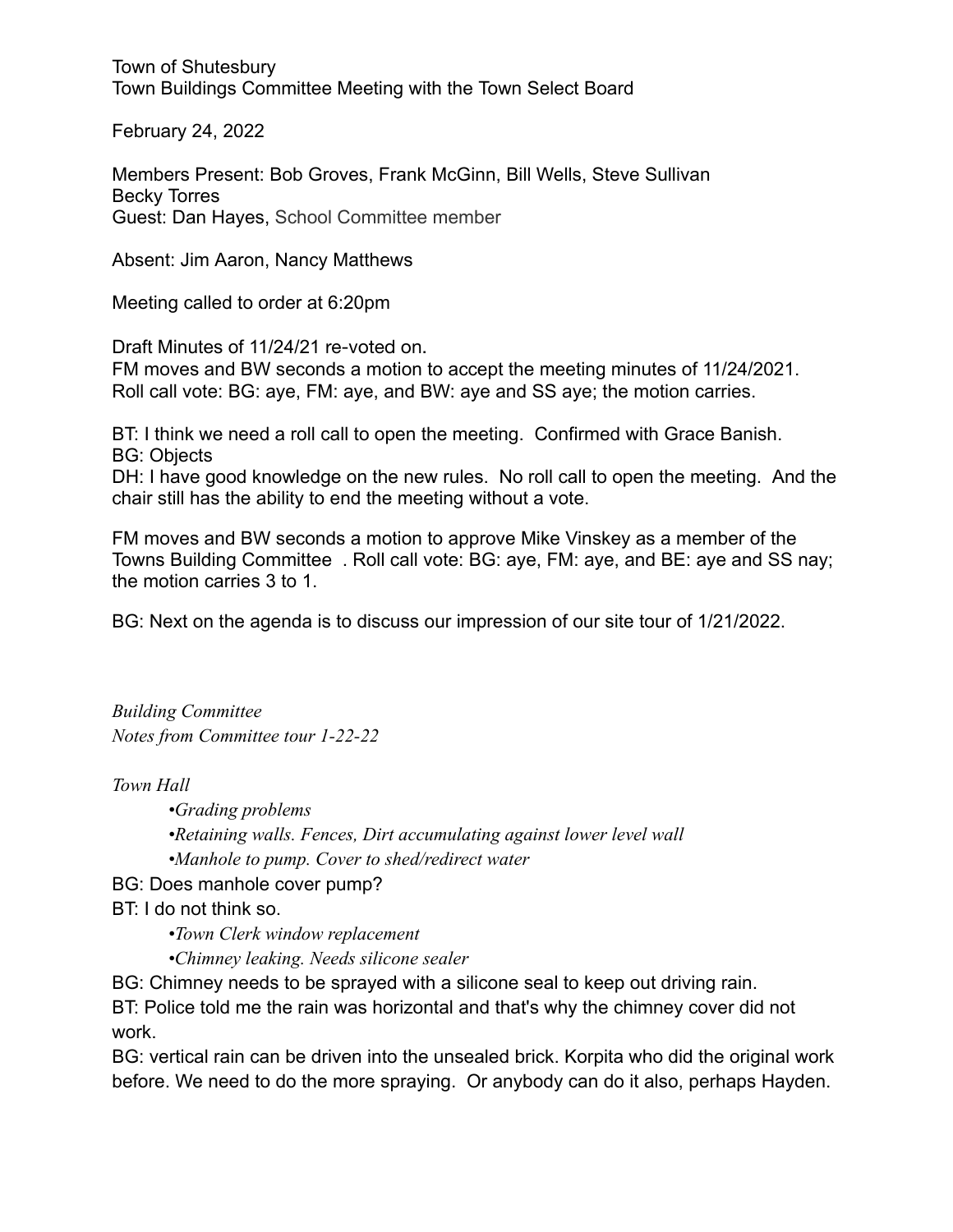*Guideboard*

*•Needs paint, repairs* BG: Guide board is out to bid *OTH*

*•Get bidders for excavation, shoring*

BG: Needs to be rebooted. Last year it was hard to get bidders on anything.

## *Hearse House*

*•Paint Job 1-2 yrs*

*•Fill, soil, grass*

BG: May need to be painted next year, or touched up this year.

BG: Ask DPW to add more fill.

SS: DPW did add fill and then seeded

BG: Need to fill up to cover concrete this will add frost protection and aesthetically pleasing.

SS: I will bring up to the DPW

*West Schoolhouse*

*•Gutters. At least on East over entrance*

*•Repair, paint doorway*

BG: Gutters both sides would help in the long run. It would be for the health and longevity of the building. And see if the Historical Commision has any funds for this. They are in charge of this building.

BT: Depending on cost they have some money.

FM: I will reach out to the commission.

## *SES*

*•Sidewalks. Sidewalk repair looks good. Problem with water draining onto the sidewalk from the shed roof created when gutter was perforated will be alleviated when Gym roof replacement and gutter repair is complete. Alternative to salt should be used for de-icing sidewalks.*

BG: I did not see any heaving and all looked perfect to me.

BT: I did see areas that were irregular hazards.

BG: We will have to go back and go over.

BW: I did not see any areas either.

DH:I have walked them several times since the repair and have found no issues. Just where the pavement meets the sidewalks.

SS: Since January the sidewalk has been heaving near the flagpole. Pavement failing at granite curve exposing concrete base. Another spot where the sidewalk has failed is where a former custodian mixed his own concrete on the eastside of the building. This area will need to be replaced.

BG: Explained why the BC only used partial dollars to fix the sidewalks.

FM: It was mentioned that frost heaves plays a part in the unevenness of the sidewalks. Once the roof is fixed and gutters are clear this should help with the problem. Angel grinding the smaller heaves will also help with this problem.

DH: Take pictures to document.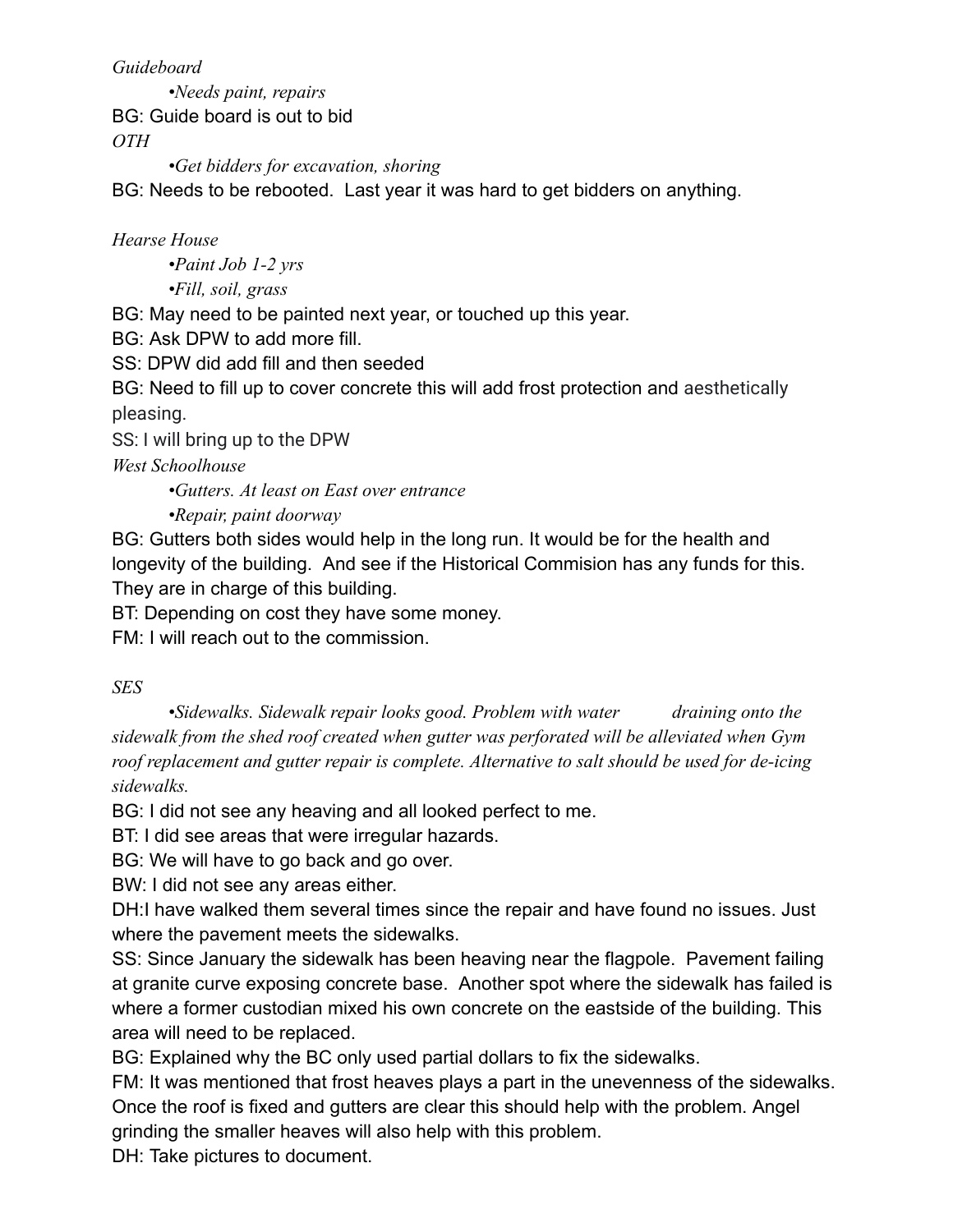BG: The roof has been shedding water on the concrete for the past 2 years since being fixed.

BT: It has been 4 years.

BG: What is being used in the winter to deice?.

SS: Blue deicer, either calcium or magnesium carbonate whichever is concrete safe. Stopped using salt and sand years ago because it was being dragged in doors.

BG:I remember that the area around the flagpole was not part of the original sidewalk project.

SS: I was under the impression it was all encompassing just around the school itself. BG: I would be happy to back down and look at with you all and see exactly what your seeing.

*•Finish grade is high on the East and South sides of the building. Gutter failure contributing to moisture problems.*

BG: This grading is a contributing factor to rot issues and health of the building.

*Solutions: Lower grade where possible. Install drain tiles to carry gutter water away. New gutters, downspouts installed. Existing gutters failed due to poor design and poor maintenance contributing to damp and rot. Gutters should be cleaned routinely. Plants on South wall are another contributing factor.*

BG: Try to keep the planting away from building. Trellis may help, we should come up with a long term plant plan.

FM: I pointed out at various sides that the downspouts were clogged with ice/debris causing the water to run off the roof and cascade down the side walls.

BG: Set up a system with the new roof and gutter drainage where the gutters & downspouts are cleared yearly.

SS: This maintenance will have to be under DPW or Fire Department. Current custodian does not go on tall ladders. I also agree that the grades need to be figured out.

*•Carpentry repairs. Some corner boards, siding, cornice and water table boards should be replaced.*

BG: Try to coordinate the drainage fixes with the replacement repair damaged parts of sidewalk.

## *•Paint. Paint should follow all other work.*

DH: The reason why I'm here is "about the Process" Getting a process to fix the major problems. As a School Committee member how can we get things done.

Once the BC addresses a problem and comes up with a solution, how does that get ushered through and accomplished. "What is the Process"? How should the school committee and the Buildings Committee work together? Was the Building Committee included on the sidewalk replacement job for the school?

BT: The "contention" in town over the sidewalk project seems to rest on issues of timing, respect for town vote at the Town Meeting, and the process of changes to any project